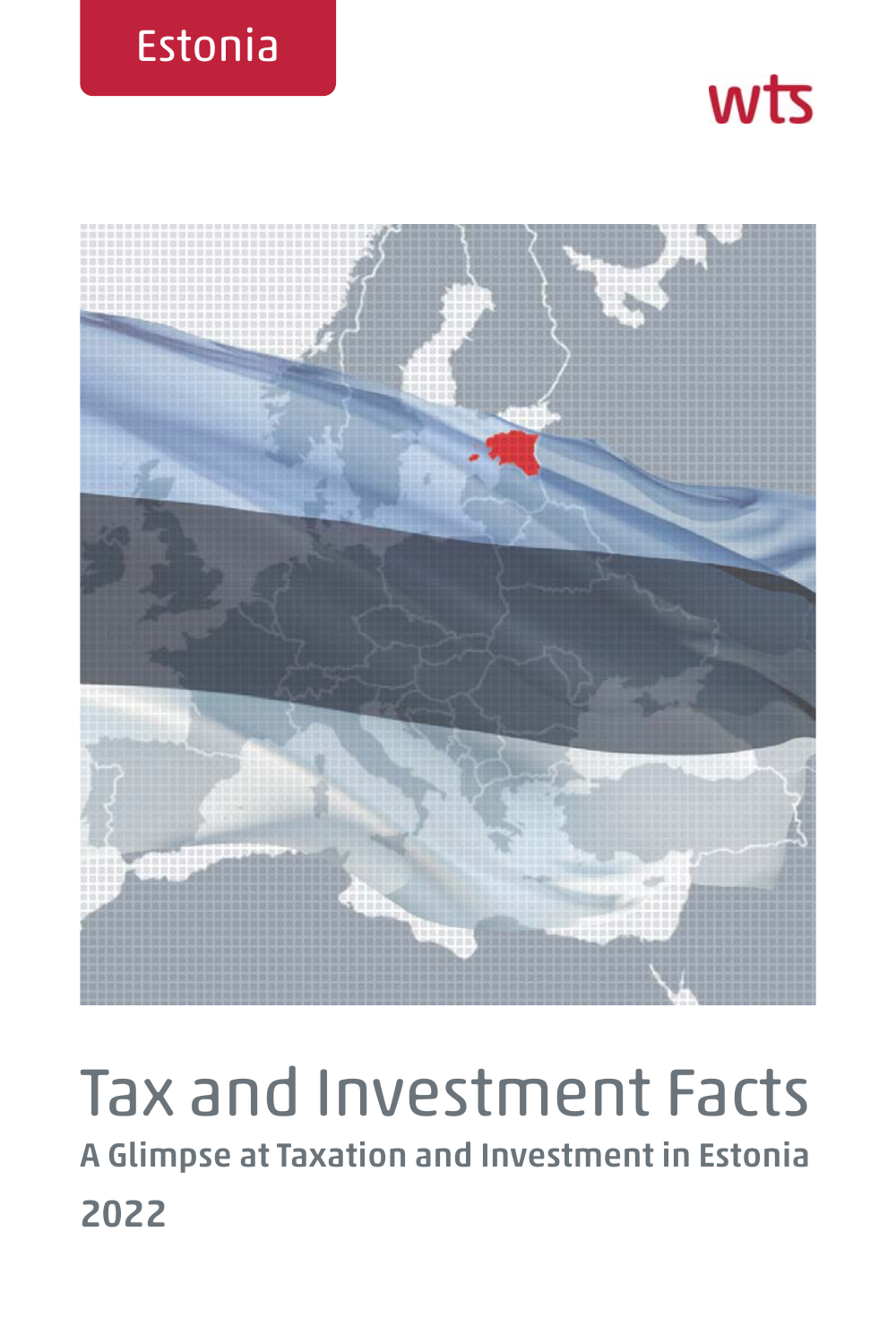# **SORAINEN Estonia**

SORAINEN is a leading regional business law firm with fully integrated offices in Estonia, Latvia, Lithuania and Belarus. SORAINEN has been advising international and local organisations on all business law and tax issues involving the Baltic States and Belarus since its establishment in 1995. The firm's experts specialise both in legal practice and business sectors. As a result, SORAINEN specialists are best prepared to deliver business-oriented solutions.

There are 9 integrated regional practice groups and 10 sector groups in SORAINEN:

Regional practice groups: Sector groups:

- » Competition & Regulatory » Energy & Infrastructure
- » Corporate and M&A » Finance & Insurance
- » Data Protection » Industrials
- » Dispute Resolution & » Life Sciences & Healthcare Risk Management » Private Equity & Venture Capital
- 
- » Finance & Insurance » Startups
- 
- 
- 

#### **Contact in Estonia**

Kaido Künnapas Partner kaido.kunnapas@sorainen.com +372 6400 900

SORAINEN Estonia is a member of WTS Global for Estonia.



- 
- 
- 
- 
- » Employment » Real Estate & Construction
	-
- » Intellectual Property » Technology, Media & » Real Estate & Construction Telecommunications
- » Tax » Trade & Consumer Goods
	- » Transport & Logistics

## **Table of Contents**

| 1. Ways of Doing Business / Legal Forms of Companies       | 4  |
|------------------------------------------------------------|----|
| 2. Corporate Taxation                                      | 6  |
| <b>3. Double Taxation Agreements</b>                       | 14 |
| 4. Transfer Pricing                                        | 15 |
| 5. Anti-Avoidance Measures                                 | 17 |
| 6. Taxation of Individuals / Social Security Contributions | 20 |
| <b>7. Indirect Taxes</b>                                   | 25 |
| 8. Inheritance and Gift Tax                                | 29 |
| 9. Wealth Tax                                              | 29 |
| 10. Land Tax                                               | 30 |
| 11. Other Taxes / Reporting Obligation                     | 31 |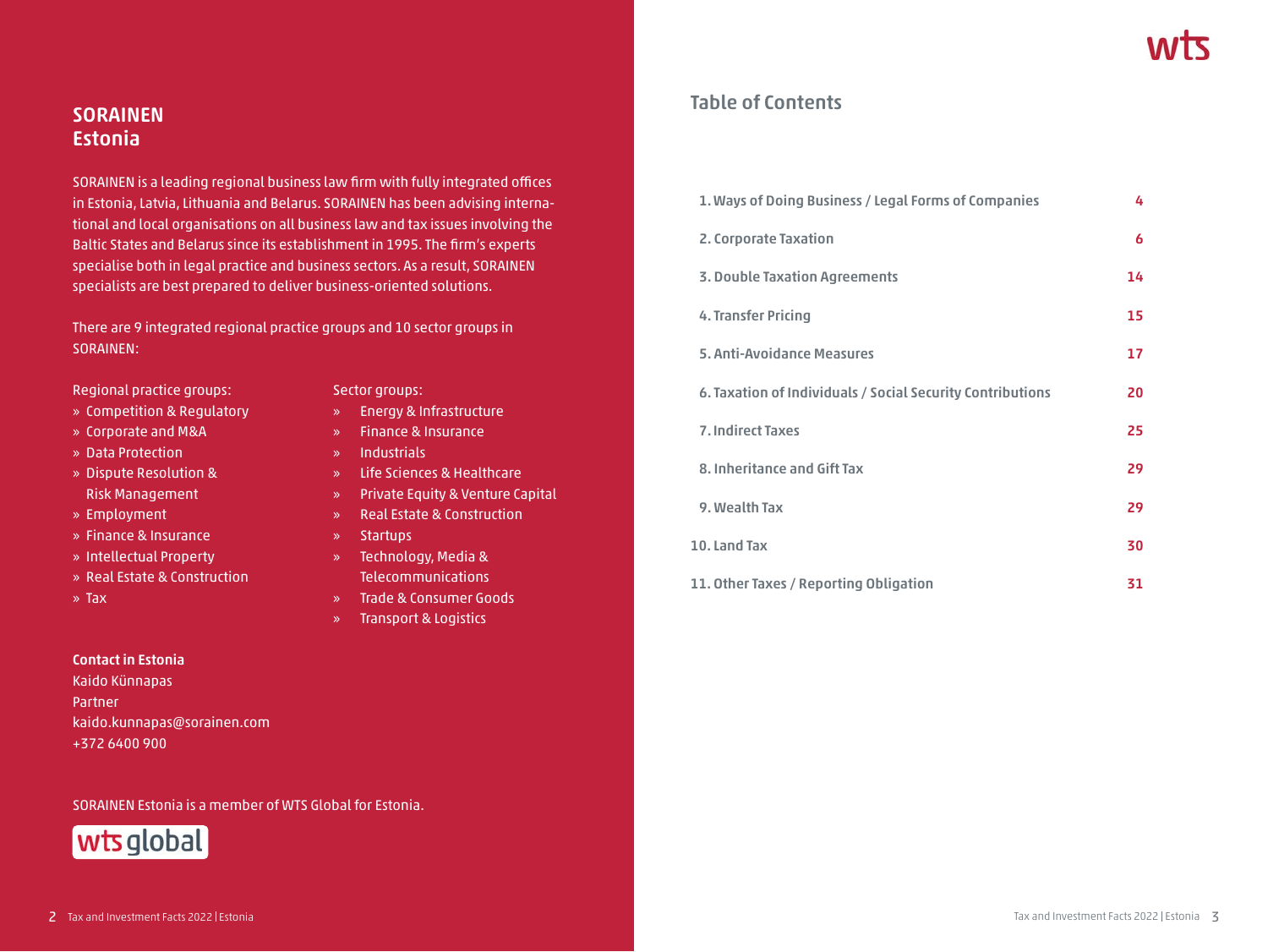# **1. Ways of Doing Business / Legal Forms of Companies**

Estonia is renowned for its well-developed e-system and e-governance, which allows for fast and efficient administration and communication with the authorities. The Commercial Register and Tax and Customs Board have online interfaces coupled with an electronic personal identification system, as do all major banks – one can establish a company, submit annual accounts, file tax returns, make money transfers and sign all correspondence electronically from a personal computer.

Foreign companies may conduct business in Estonia through a company or a branch in Estonia or by entering into contractual arrangements with Estonian counterparties (e.g. agency, long-term distribution agreements). Foreign companies may also establish a representative office in Estonia performing such ancillary activities as advertising and preparing market surveys, but these activities shall not amount to carrying out business in Estonia.

The following legal forms of business are available in Estonia:

- **→** limited liability company (osaühing, OÜ)
- **→** joint-stock company (aktsiaselts, AS)
- **→** general partnership (täisühing, TÜ)
- **→** limited liability partnership (usaldusühing, UÜ)
- **→** European Cooperative Society (Societas Cooperativa Europaea, SCE)
- **→** European public limited liability company (Societas Europaea, SE)
- **→** sole proprietor (füüsilisest isikust ettevõtja, FIE)

A private limited liability company (osaühing/OÜ) is a widespread limited liability business form in Estonia that most resembles the German GmbH. The Estonian public limited liability company (aktsiaselts/AS), on the other hand, mostly resembles the German AG.

A private limited liability company is better suited for smaller businesses or a limited number of shareholders, having smaller share capital requirements (minimum of EUR 2,500) and a simpler corporate structure; for example, forming a supervisory board and electing an auditor are optional.

In the case of a public limited liability company, the share capital requirement is higher (minimum of EUR 25,000) and the corporate structure is more complex – forming a supervisory board, auditing the annual accounts and registering the shares at the Estonian Central Register of Securities is compulsory (the latter is not the listing of the company's shares on the local stock exchange).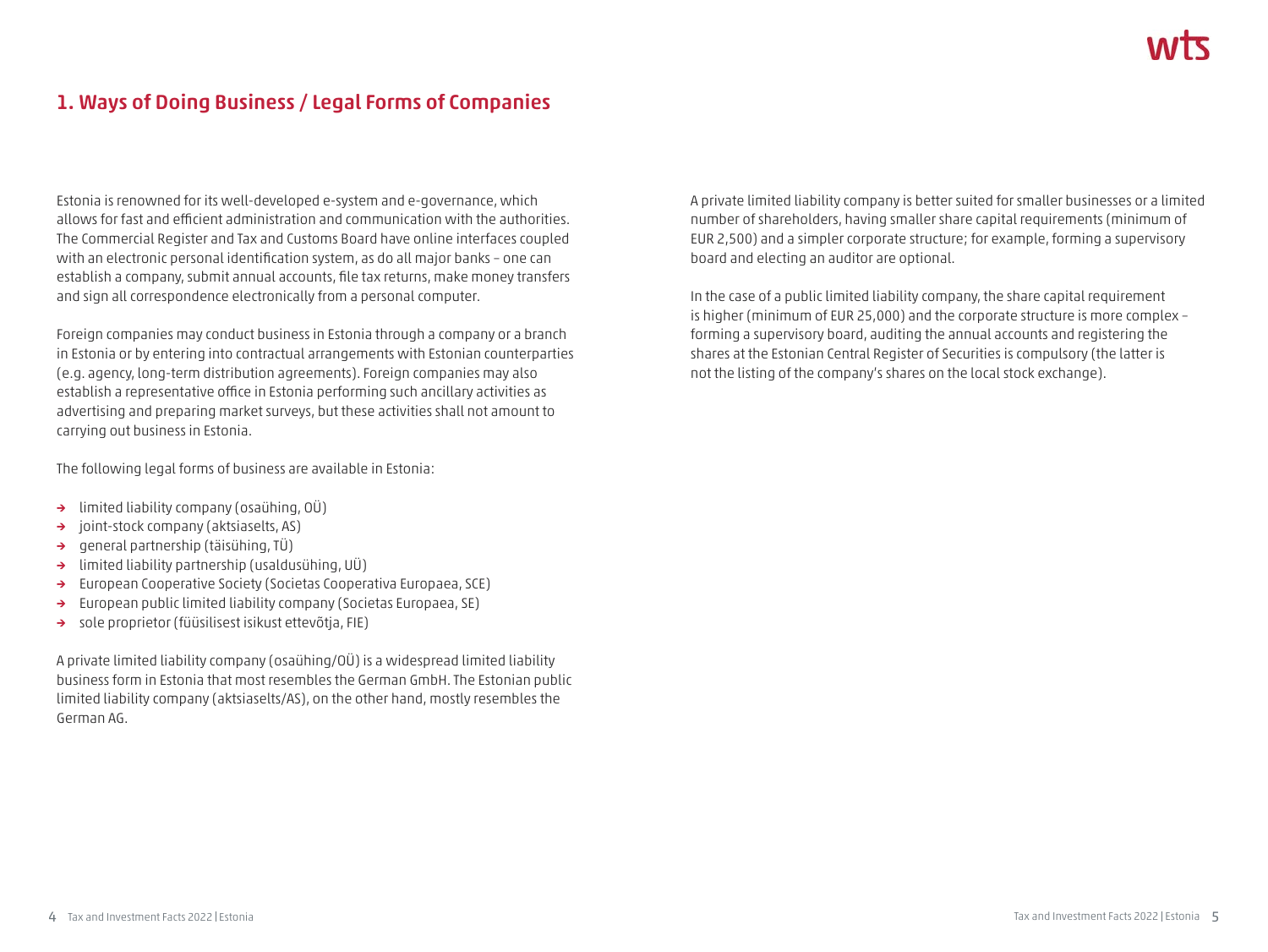# **2. Corporate Taxation**

Estonia applies a deferred corporate income tax (CIT) system. According to the Estonian Income Tax Act (EITA), all undistributed corporate profits are tax-exempted. Estonia levies CIT only on profits that are distributed as dividends, share buy-backs, capital reductions, liquidation proceeds or deemed to be profit distributions (such as transfer pricing adjustments, expenses and payments not related to business, gifts, donations and entertainment expenses). Fringe benefits are taxable at the employer level with CIT and impersonalised social tax. A special anti-avoidance provision means CIT can be levied on intra-group loans, provided such loans are deemed a profit distribution based on their economic content.

A special regime applies for credit institutions. An Estonian tax resident credit institution and Estonian branch of a non-resident credit institution are required to make advance payments of income tax on the profit earned in the previous quarter. The profit of a quarter may be reduced by the loss of up to 19 previous quarters. A loss of previous quarters can be used to reduce the profit to the extent it has not been used to reduce the profit before.

#### **2.1. Applicable Taxes / Tax Rates**

Profit distributions of Estonian companies are taxed at a rate of 20% (on the gross amount). When calculating CIT on the basis of a net dividend payment, the amount of tax payable is calculated using the following formula: the net amount of dividends divided by 0.8 and multiplied by 0.2.

When making regular profit distributions, the CIT is due at the reduced rate of 14% (on the gross amount). The taxable amount, before it is multiplied by the tax rate, should be divided by 0.86. No additional taxes apply if the regular profit distributions are made to Estonian tax-resident and non-resident legal entities. However, an additional 7% in personal income tax (may be subject to a smaller withholding rate under the applicable double tax treaty, DTT) must be withheld if such regular profit distributions are made to natural persons (both Estonian tax residents and non-residents). The amount of the profit treated as a regular profit distribution subject to the reduced CIT rate is calculated based on the annual average amount of profit paid within the last 3 years.

The tax rate of 14/86 (14% from the gross amount of the regular profit distribution) applies to the advance tax payments made by Estonian tax-resident credit institutions and Estonian branches of a non-resident credit institution.

#### **2.2. Resident Companies**

Under the EITA, a legal person is an Estonian tax resident if it is incorporated according to Estonian law. European Companies (SE) and European Cooperative Societies (SCE) are regarded as residents if their place of establishment is registered in Estonia. The place of effective management is not the basis for determining the tax residence of a legal person. In the case of double tax residency in 2 or more states, the double tax treaty prescribes the method for eliminating the double residency.

#### **2.2.1. Computation of Taxable Income**

Resident companies are taxed on their worldwide income, except income earned by foreign permanent establishments. The tax is declared and paid as of the distribution of the profit, which constitutes the tax base. The taxable income is calculated based on distributed profits or costs deemed to be profit distributions. The taxpayer is obliged to declare, calculate and submit the applicable tax amount to the tax authorities by the 10<sup>th</sup> of the following month.

#### **2.2.2. Taxation of Dividends**

Resident legal persons and non-resident legal persons acting through permanent establishments registered in Estonia and distributing profits have to pay 20/80 CIT on the amount of profits distributed.

There is no withholding income tax from dividends to Estonian tax residents. Dividends paid to non-residents are not subject to withholding tax, irrespective of their participation in the share capital of the distributing Estonian company. As an exception to the above, withholding tax (at the rate of 7%) applies to regular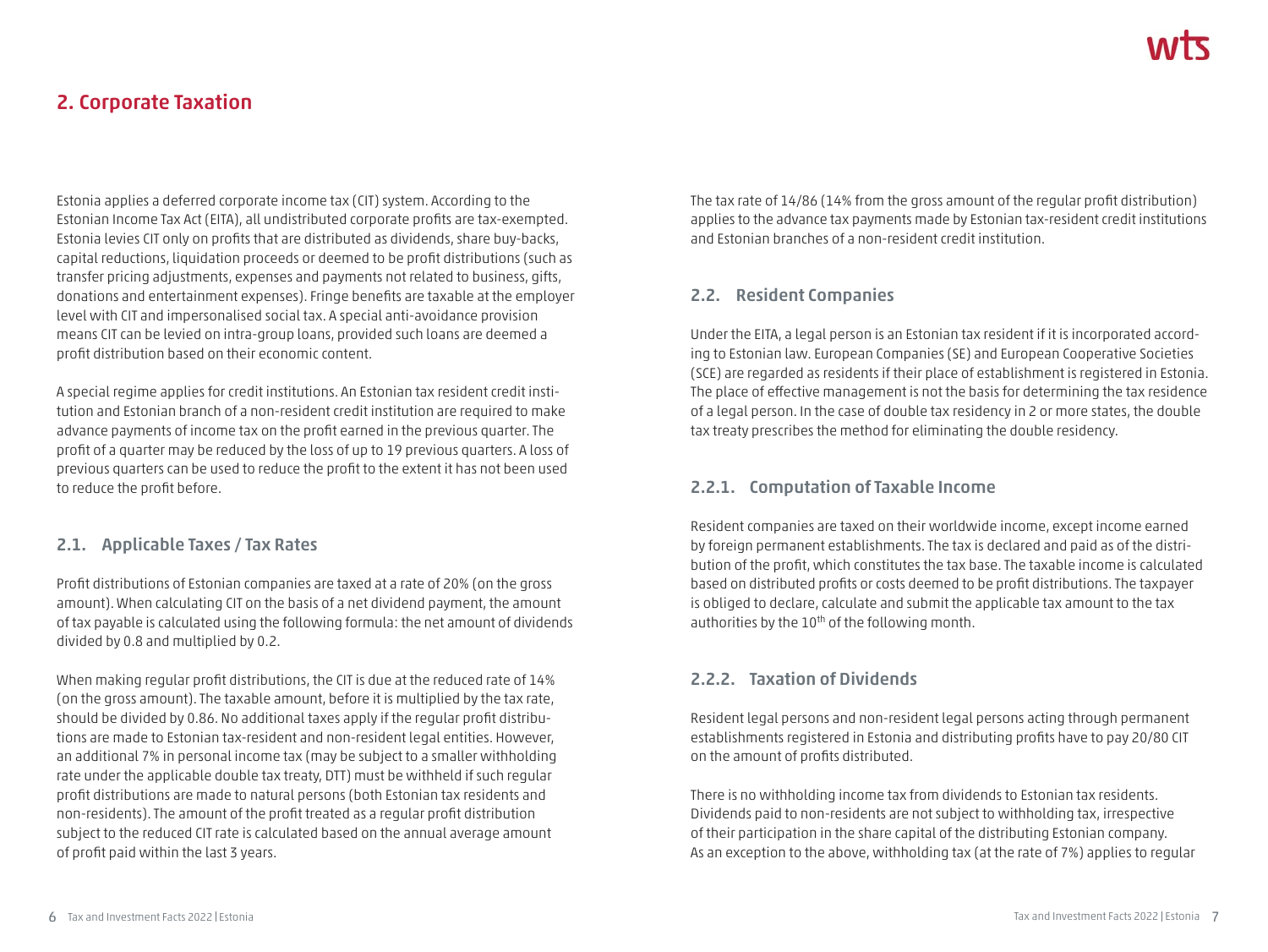dividends paid to Estonian tax residents and non-resident natural persons. The Estonian participation exemption rule allows dividends from most foreign subsidiaries to pass through without taxation in Estonia (defined as companies where an Estonian company holds at least 10% of the shares or votes when the dividends are issued). Dividends from a company located in a non-cooperative jurisdiction for tax purposes (tax havens) do not qualify for the exemption.

Transactions between related parties can be taxed similar to profit distributions if arm's-length principles are not met. Estonia follows the OECD Transfer Pricing Guidelines to determine arm's length prices.

#### **2.2.3. Capital Gains and Losses (Including Capital Gains and Losses from Sales of Shares)**

Capital gains earned by Estonian companies are not taxable in Estonia upon receipt as they are subject to a general deferred CIT regime.

As a general rule, capital gains derived by non-residents from the sale of Estonian company shares are not taxable in Estonia. One exception to this rule is income derived from the sale of shares in a real estate company. A real estate company is a company, investment fund, or any pool of assets where over the past 2 years at least 50% of all assets have comprised real estate located in Estonia, directly or indirectly. The precondition for taxation is at least a 10% participation in the real estate company. The sale of shares by non-residents in a real estate company is taxable at 20% income tax. At the same time, certain tax treaties contain a provision whereby such income cannot be taxed in Estonia. This tax planning opportunity is available depending on the treaty country and subject to an anti-avoidance filter.

### **2.2.4. Depreciation / Capital Allowances**

According to the Estonian CIT system there is no need for tax depreciation/amortisation rules as there is no periodical CIT. However, the effective outcome is similar to if there was unlimited depreciation for tax purposes.

Depreciation for accounting purposes does not affect depreciation for tax purposes. For tax purposes the taxpayer can choose the period over which to depreciate the assets.

#### **2.2.5. Loss Carry Over (Including Potential Loss of Tax Loss Carry Forward in Case of Restructuring)**

Estonia is tax neutral for loss carry overs. Losses may be carried forward indefinitely.

#### **2.2.6. Group Taxation**

There are no group taxation rules for CIT purposes. Transactions between associated companies that form a group should be adjusted if the transactions are not at arm's length.

#### **2.2.7. Relief from Double Taxation (Tax Credit / Tax Exemption)**

Double taxation is normally eliminated according to the ordinary credit method. In certain cases, however, the exemption method applies (e.g. participation exemption). DTT provisions on the elimination of double taxation prevail over unilateral relief under domestic tax law, unless unilateral relief is more beneficial for the taxpayer.

#### **2.2.8. Incentives**

The aim of the deferred CIT system is to encourage the reinvestment of profits. Reduced CIT on regular-dividend payments aims to encourage the distribution of profits to corporate shareholders (including non-Estonian corporate shareholders) instead of accumulating profits. Estonia has no other special tax incentives. In particular, there are no special CIT benefits for special territories or economic fields, long-term investments, research or development.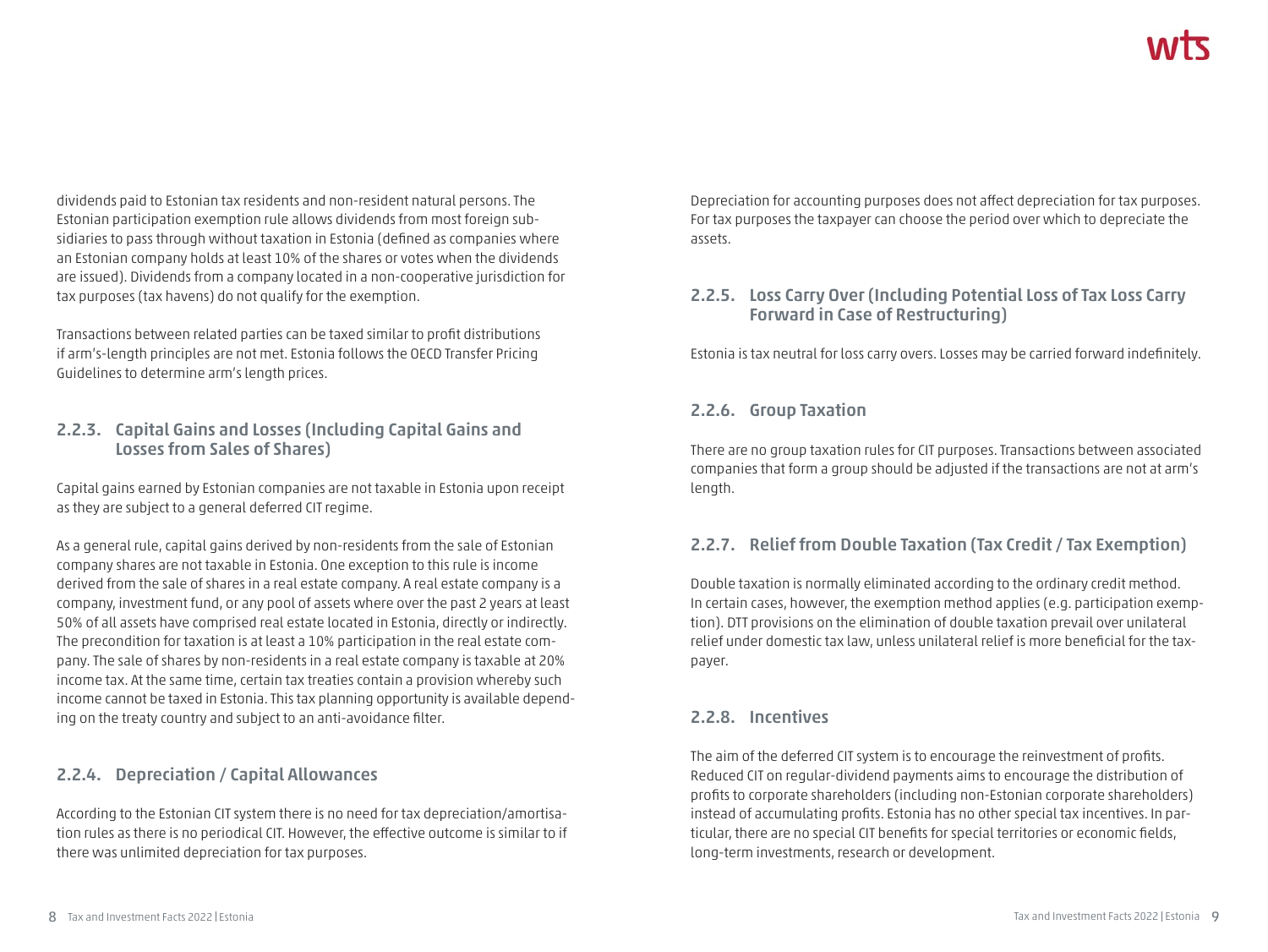#### **2.3. Non-Resident Companies**

Non-resident legal persons have a limited tax liability in Estonia, as only the income received from certain Estonian sources is taxed.

#### **2.3.1. Concept of Permanent Establishment / Doing Business**

A non-resident's permanent establishment is taxed in a manner similar to a resident company. The EITA as well as the OECD Model Tax Convention include an article defining permanent establishments as follows:

- **→** Article 5 (1) OECD Model Tax Convention: "Permanent establishment" means a fixed place of business through which the business of an enterprise is carried out in whole or in part.
- **→** Article 7 (1) EITA: Permanent establishment means a business unit through which the permanent economic activity of a non-resident is carried out in Estonia.

The Estonian concept of permanent establishment is similar to what is regulated under the OECD Model Tax Convention. Regardless of the small divergence between those 2 definitions, in both cases the elements of "permanence" and "physical presence" must be present in the activities of the non-resident.

In general, 6 months is considered to be sufficient to create a PE in Estonia for construction sites. A specific DTT may provide for a different minimum term. While involving a dependent agent creates a permanent establishment, certain activities of "an auxiliary or preparatory nature" do not create a PE, such as auxiliary or preparatory activities involving promotion, advertising, financial and accounting support services, quality control, research and information collection.

Permanent establishments of non-resident legal persons should be registered at the Estonian Tax and Customs Board.

#### **2.3.2. Withholding Taxes**

Estonia does not apply withholding income tax on dividend and interest payments.

Estonia imposes withholding income tax on the following income of non-residents:

- **→** salaries, wages and other remuneration paid to a non-resident if the place of work is Estonia
- **→** remuneration of the management and controlling bodies of a resident legal person
- **→** interest in connection with a holding in a contractual investment fund or other pool of assets, where, at the time of the interest payment or during a period of 2 years prior to that, more than 50% of the assets was directly or indirectly made up of immovables or structures as movables located in Estonia
- **→** insurance indemnities, pensions, payments from a pension fund, scholarships and grants, gambling winnings and benefits
- **→** rental fees
- **→** royalties (exempt from withholding income tax if the recipient is an associated company resident in another Member State or Switzerland. 2 companies are associated if one of them directly holds at least 25% of the capital of the other or if a third EU or Swiss company directly holds at least 25% of the capital of the 2 companies. In both cases, a minimum holding period of 24 months is required. Exemption is not granted for the amount which exceeds the sum that would be paid to a non-associated party)
- **→** payments made to a non-resident artist or athlete for activities conducted in Estonia
- **→** payments to a non-resident for services provided in Estonia
- **→** payments to a person located in a non-cooperative jurisdiction for tax purposes

The withholding entities for income tax are all resident legal entities, as well as state and local government agencies and employers that are natural persons and non-residents. An income tax withholding entity must withhold income tax on distributions taxed on the basis of the gross principle, transfer the withheld income tax to the tax authority by the 10<sup>th</sup> day of the month following the distribution, and file the tax return (Form TSD).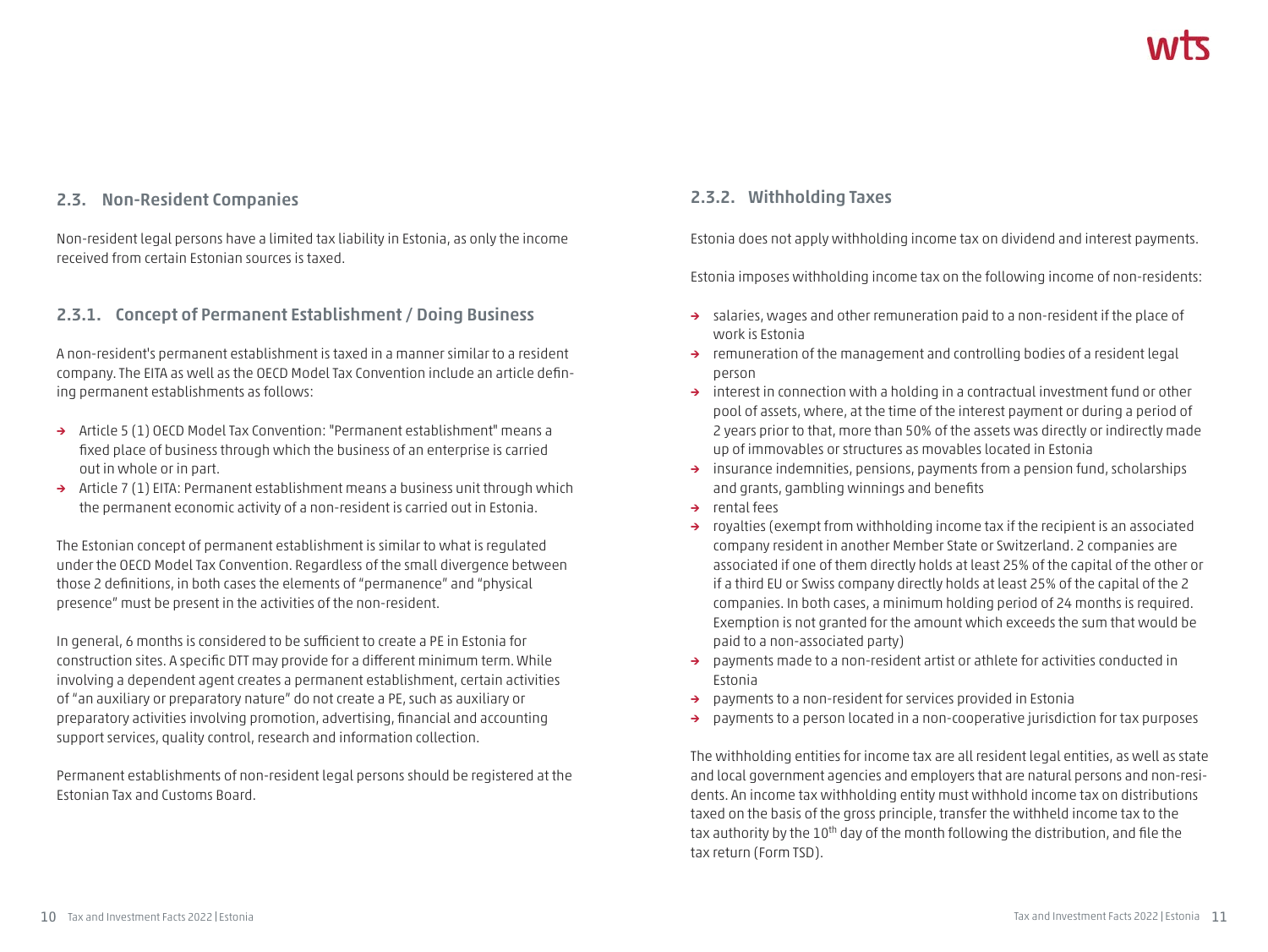If a person making a distribution as an income tax withholding entity fails to comply with the obligations and fails to declare and transfer the income tax withheld to the tax authority, the income tax will be recovered from the person making the distribution. If income is received from a person that is not subject to the obligation to withhold income tax (for instance, the renting of an apartment from one private individual to another), the recipient of the income must declare their income and pay income tax.

#### **2.3.3. Capital Gains**

In Estonia, capital gains are treated as ordinary business income of Estonian-resident companies and are only taxed when forming part of the distributed profits.

#### **2.4. Tax Compliance**

The taxable period of corporate entities is a calendar month, the income tax shall be returned and paid monthly on the 10<sup>th</sup> day of the following month at the latest. Taxpayers are obliged to calculate and declare their income without a separate tax assessment notice from the tax authorities.

### **2.4.1. Employment Register**

All natural and legal persons providing work are required to register the people they employ in the employment register. The employment of all natural persons whose work creates a tax liability in Estonia, irrespective of the form of contract, must be recorded in the employment register. The commencement of the employment must be recorded no later than when an employee starts working.

#### **2.5. Local Taxes**

Estonia has given local municipalities the right to impose 6 local taxes. Local tax is imposed based on local council regulations. The 6 applicable local taxes are:

- **→** advertisement tax
- **→** road and street closure tax
- **→** motor vehicle tax (not in use)
- **→** animal tax
- **→** entertainment tax
- **→** parking charge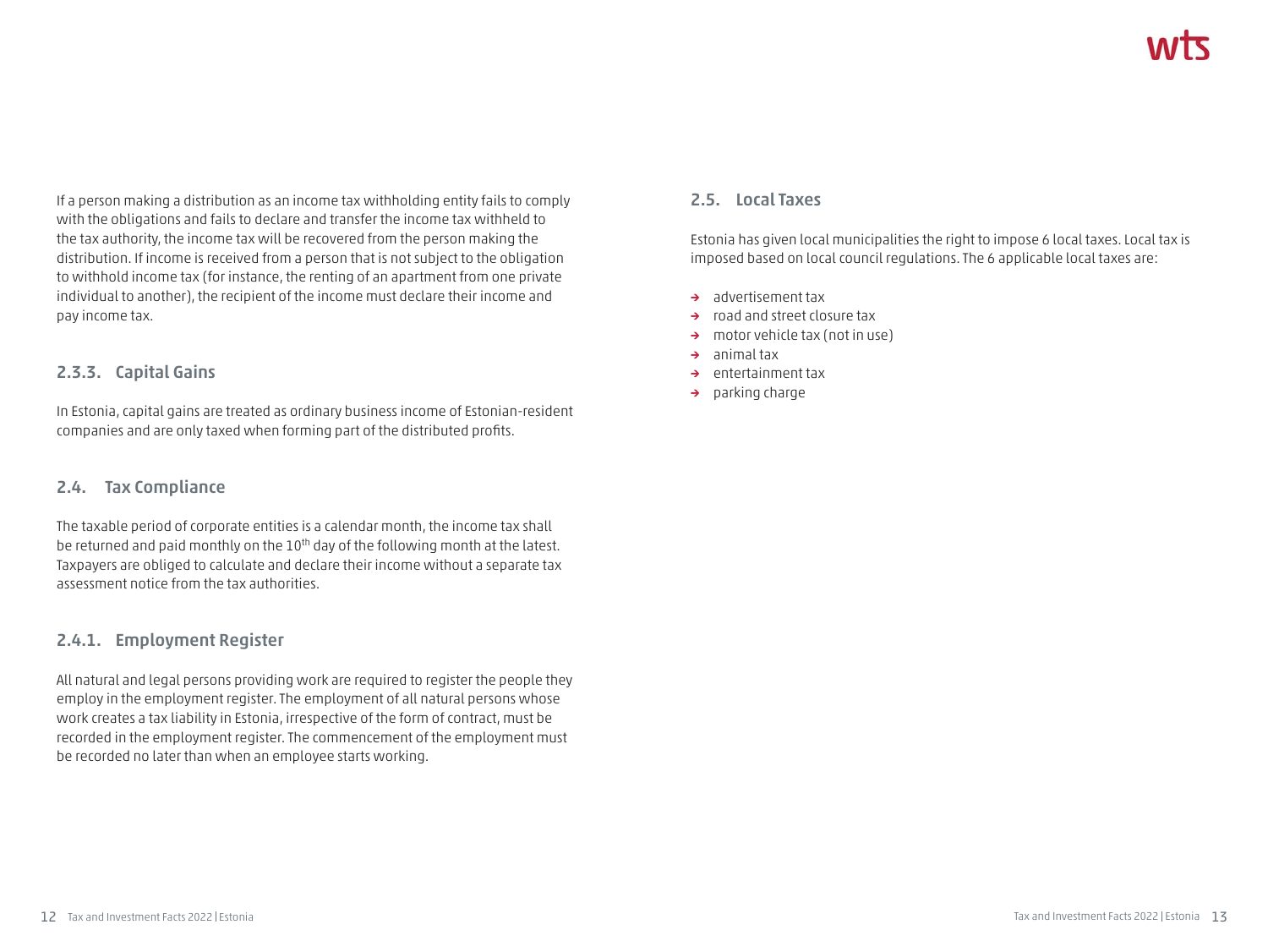# **3. Double Taxation Agreements**

As of 1 January 2022 Estonia has 62 bilateral double taxation agreements in force, mainly following the OECD Model Tax Convention. In the context of Estonia the treaties usually include only income tax, as Estonia does not levy other taxes on capital income.

Unilateral relief for double taxation in respect of income derived abroad is available in the form of ordinary tax credits with country limitations. The credit is limited to the Estonian tax computed on the item of income.

# **4. Transfer Pricing**

If the price of a transaction concluded between a resident legal person and a person associated with the resident legal person differs from the market value of the transaction, income tax is imposed on the amount which the taxpayer would have received as income or the amount which the taxpayer would not have incurred as expense if the transfer price had conformed to the market value of the transaction (transfer pricing; TP).

Estonia has a non-exhaustive list of related parties. Persons are deemed to be associated if they have common economic interests or if one person has a dominant influence over the other. The following persons shall be regarded as associated:

- **→** companies belonging to one group
- **→** legal persons and natural persons owning at least 10% of the share capital, total number of votes or rights to the profits of the legal person
- **→** legal persons where more than 50% of the share capital, total number of votes or rights to the profits belong to one and the same person or associated persons
- **→** legal persons where all members of the management boards or the bodies substituting for the management boards are the same persons

Applicable transfer pricing methods are:

- **→** comparable price method
- **→** resale price method
- **→** expense method
- **→** distributed profit method
- **→** transaction yield method

If the circumstances related to the transaction do not allow for using the abovementioned 5 methods, another method may be used to determine the market value of the transfer price. Justification must be given for such use of another method. There is no compulsory hierarchy among these methods and it is up to the taxpayer to choose the method, but the choice needs to be appropriate and justified.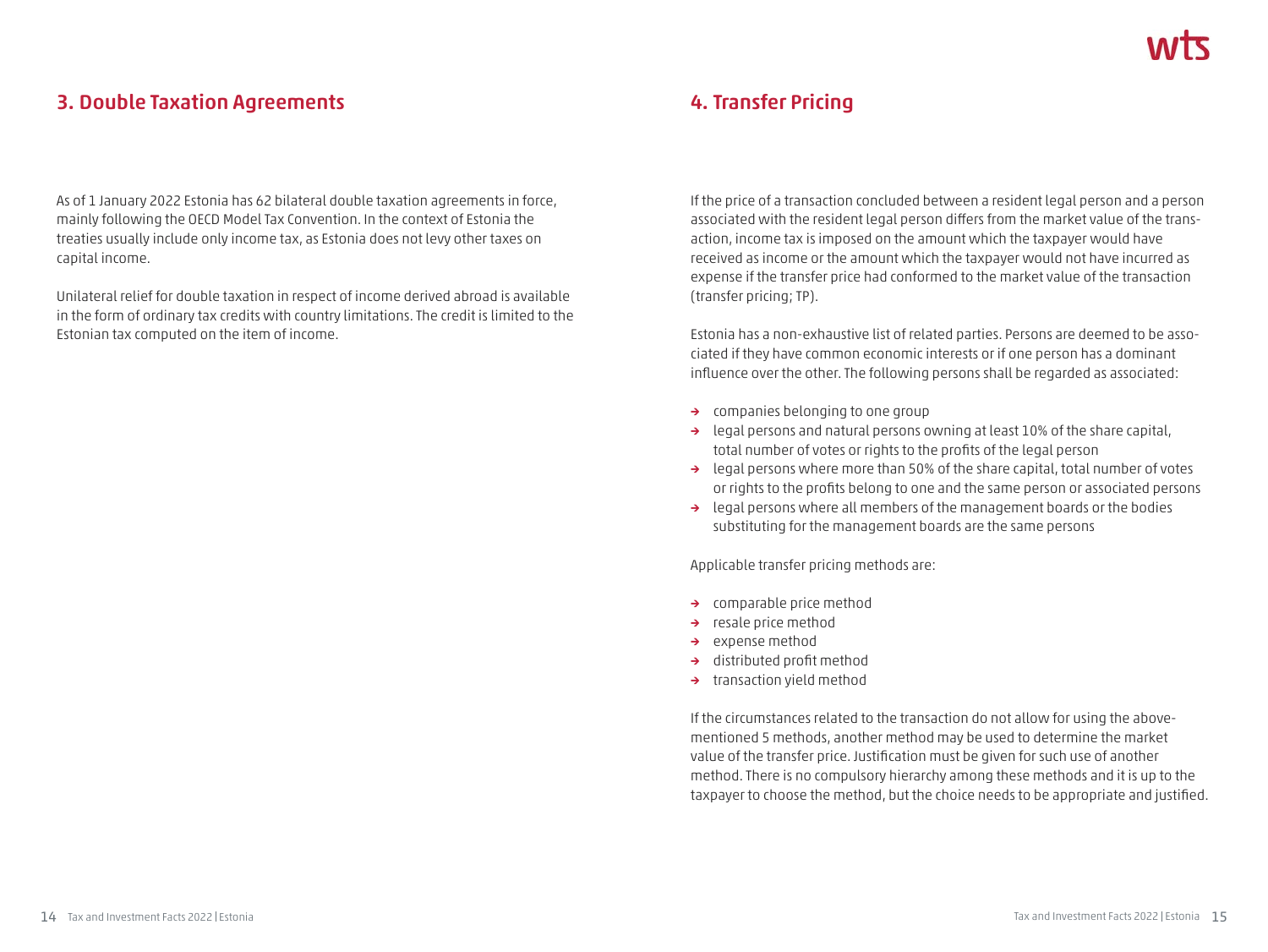# **5. Anti-Avoidance Measures**

All Estonian tax-resident group companies and permanent establishments are obliged to prepare full transfer pricing documentation, including a master file and local file. Exemption applies for small and medium-size enterprises (SME), which are not obliged to prepare a master file and local file, but only for the normal practice of documenting economic transactions. However, exemption does not apply to SMEs if they have conducted transactions with entities located in a non-cooperative jurisdiction for tax purposes, or if they qualify as a resident credit institution, insurance undertaking or a business association registered in a securities market. A company or permanent establishment is considered an SME for TP purposes if its annual sales are less than EUR 50,000,000, the balance sheet is less than EUR 43,000,000 and the number of employees is less than 250. If one of the above criteria is met, the full transfer pricing documentation requirements apply.

To implement transfer pricing rules a resident company is required to submit additional information on transactions with associated persons, activities of companies belonging to the same group, and the structure of the group at the request of a tax authority. The tax authority must grant the company at least 60 days to submit such information.

In Estonia, it is not possible to ask tax authorities for advance pricing agreements (APA) in transfer pricing matters. Binding preliminary rulings are available for other tax matters.

The principle of substance over form is generally applied in Estonian tax law. In addition to this, many income-tax-specific rules apply: general anti abuse rule (GAAR), omitting non-genuine transactions with the purpose of obtaining a tax advantage; controlled foreign company (CFC) rule, enabling the attribution of profits earned by a foreign entity to an Estonian corporate entity; exit tax; interest limitation rule. The law provides a special rule for applying the tax exemption to dividend redistribution and capital reduction, which is not applied to transactions where the main or one of the main reasons is obtaining a tax advantage.

A special rule addresses hidden profit distributions made in the form of a loan. A resident company pays CIT on a loan granted to a shareholder, partner or member of the company if the circumstances of the transaction imply that this may constitute a hidden profit distribution. In the case of a loan repayment term which is longer than 48 months, the taxpayer must prove, at the request of the tax authority, the intent and ability of the borrower to repay the loan. The tax authority shall grant the company at least 30 days to submit such proof.

### **5.1. General Anti-Avoidance Rule**

The general anti-avoidance rule in Estonian taxation is the substance over form principle, according to which if it is evident from the content of a transaction or act that the transaction or act is performed for the purposes of tax avoidance, conditions that correspond to the actual economic content of the transaction or act shall apply for taxation. Also, ostensible transactions shall not be taken into account upon taxation. If an ostensible transaction is entered into in order to conceal another transaction, the provisions concerning the concealed transaction shall apply for taxation.

The EITA provides for an income-tax-specific GAAR, which is in line with the regulation provided by the Anti-Tax Avoidance Directive (ATAD). Namely, no account shall be taken of a transaction or chain of transactions where the main purpose or one of the main purposes is to obtain a tax advantage contrary to the content or purpose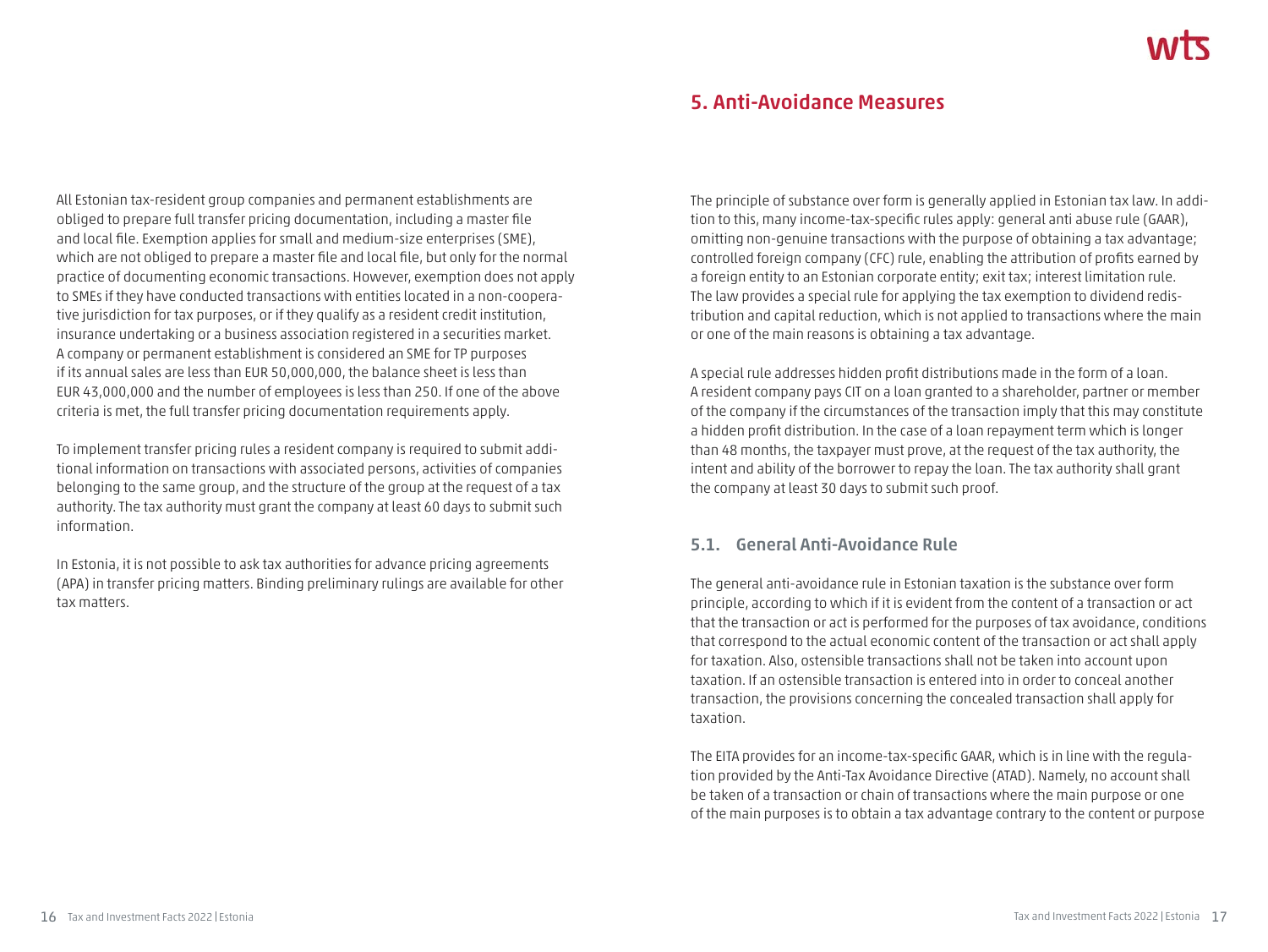of the applicable tax law or international agreement, and which does not take account of all the relevant circumstances. A chain of transactions may consist of more than one intermediate stage or part. A transaction or chain of transactions shall not be considered genuine unless performed for real, vital or commercial reasons that reflect the actual economic substance of the transaction.

#### **5.2. Thin Capitalisation Rules**

Estonia has ATAD-based interest limitation rules, which due to the Estonian deferred CIT system function as CIT on surplus borrowing costs. CIT is levied on the residual borrowing costs of a resident company, other than a financial undertaking, in excess of EUR 3,000,000 and 30% of the interest, tax and profit before depreciation of a resident company, at the amount exceeding the losses of the resident company.

Regardless of the above, CIT is not levied if:

- **→** the resident company is not part of a consolidated group for the purposes of financial reporting and has no affiliated company or permanent establishment, or
- **→** the loan is used to finance long-term infrastructure projects of the public sector involving both the project promoter, borrowing costs, assets and income in the European Union, or
- **→** the resident company that is a member of a consolidated group for financial reporting purposes is able to demonstrate that its equity to total assets ratio is equal to or greater than that of the group, except the ratio of financial undertakings belonging to the group, owner's equity and total assets and if some specific conditions are met.

# **5.3. Controlled Foreign Company Provisions**

The portion of profits of a foreign controlled company resulting from the use of such assets and the assumption of risks associated with key employees of the controlling company and attributable to ostensible transactions where the main purpose was to obtain a tax advantage shall be attributed to the resident company and taxed as distributed profits. The profits of a foreign controlled company attributable to a resident company are calculated in accordance with the market value principle.

The CFC rule does not apply to a resident company provided the profits of the controlled company for the previous financial year do not exceed EUR 750,000 and whose other operating income, profits from subsidiaries, related companies and financial investments, interest income and other financial income do not exceed EUR 75,000 in the same period.

Additionally, all the payments to a person registered in a low-tax territory are subject to withholding income tax.

Resident natural-person taxpayers are obliged to declare and pay income tax from their participations in persons in a low-tax territory.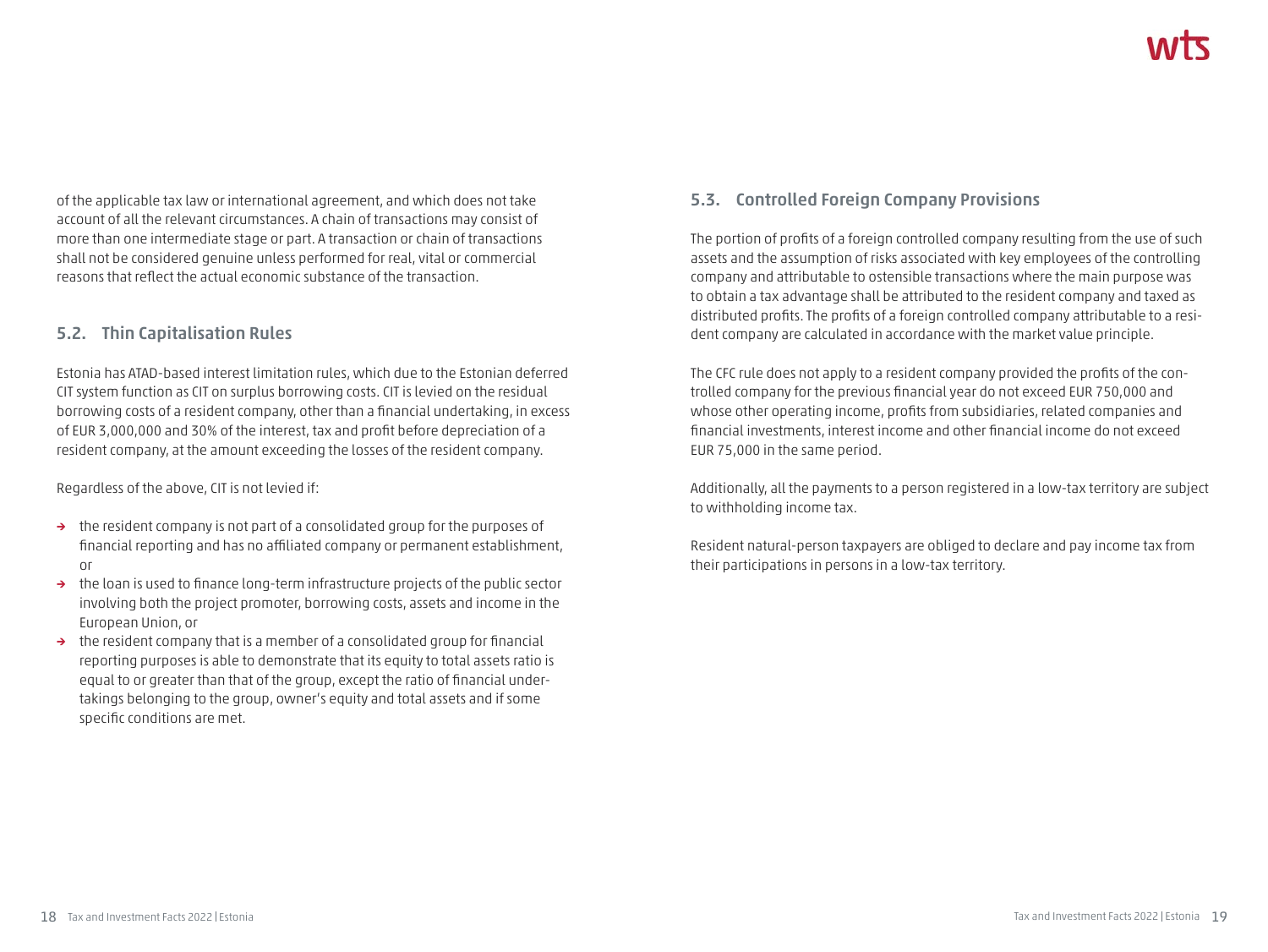# **6. Taxation of Individuals / Social Security Contributions**

Individuals are subject to personal income tax (PIT) and mandatory state social security contributions (SSC).

#### **6.1. Residency Rules**

A natural person is an Estonian resident if at least one of the following requirements is met:

- **→** the person's place of residence is in Estonia
- **→** the person stays in Estonia for at least 183 days over the course of 12 consecutive calendar months
- **→** the person is an Estonian state public servant who is serving abroad

A person shall be deemed a resident as of the date of his or her arrival in Estonia.

#### **6.2. Income Liable to Tax**

Estonian tax residents are liable for tax on their worldwide income. Non-residents are liable for tax on their income derived from sources in Estonia. Taxable income includes both active and passive income. Most personal income is taxed on a gross basis (withholding at source), but capital gains and business income are taxed on a net basis.

Under simplified business income taxation rules, a natural person may open a business account with a credit institution with amounts received where tax is paid on the basis of the Simplified Business Income Taxation Act. The taxpayer may not be a person liable to value added tax or act as a sole proprietor in the same or similar area of activity. The rate of such business income is as follows:

- **→** 20% of the amount received on the business account if the amount does not exceed EUR 25,000 in a calendar year
- **→** 40% if the amount received on the business account exceeds EUR 25,000 in a calendar year. As the taxpayers may not be subject to VAT and the liability to register for VAT starts from annual turnover of EUR 40,000, it limits the taxpayers who can use such a simplified regime to small entrepreneurs only

#### **6.3. Allowable Deductions**

The law provides a general annual income tax allowance and specific allowances.

The general annual income tax allowance applies as follows (one of the alternatives below applies to a taxpayer):

- **→** annual PIT allowance of EUR 6,000 applies if the annual income does not exceed EUR 14,400
- **→** the regressive annual PIT allowance applies if the annual income is from EUR 6,000 to EUR 25,200
- **→** annual PIT allowance is zero if the annual income exceeds EUR 25,200

As a specific allowance, taxpayers can deduct their mortgage interest, educational expenses and certain charitable gifts and donations up to EUR 1,200 per year, but no more than 50% of their taxable income.

Contributions to supplementary funded pension systems are deductible up to EUR 6,000 or 15% of annual taxable income. Mandatory SSCs are fully deductible (unemployment insurance payments and mandatory funded pension payments).

A resident natural person of an EU/EEA Member State who has received his or her taxable income in Estonia can make deductions from his or her income taxable in Estonia in proportion to its share in his or her taxable income during the period of taxation.

#### **6.4. Tax Rates**

Income is subject to personal income tax at a general rate of 20%. Certain funded pension pay outs are subject to 10% income tax. Special tax rates apply to income earned under the simplified business income taxation rules (see Section 6.2.).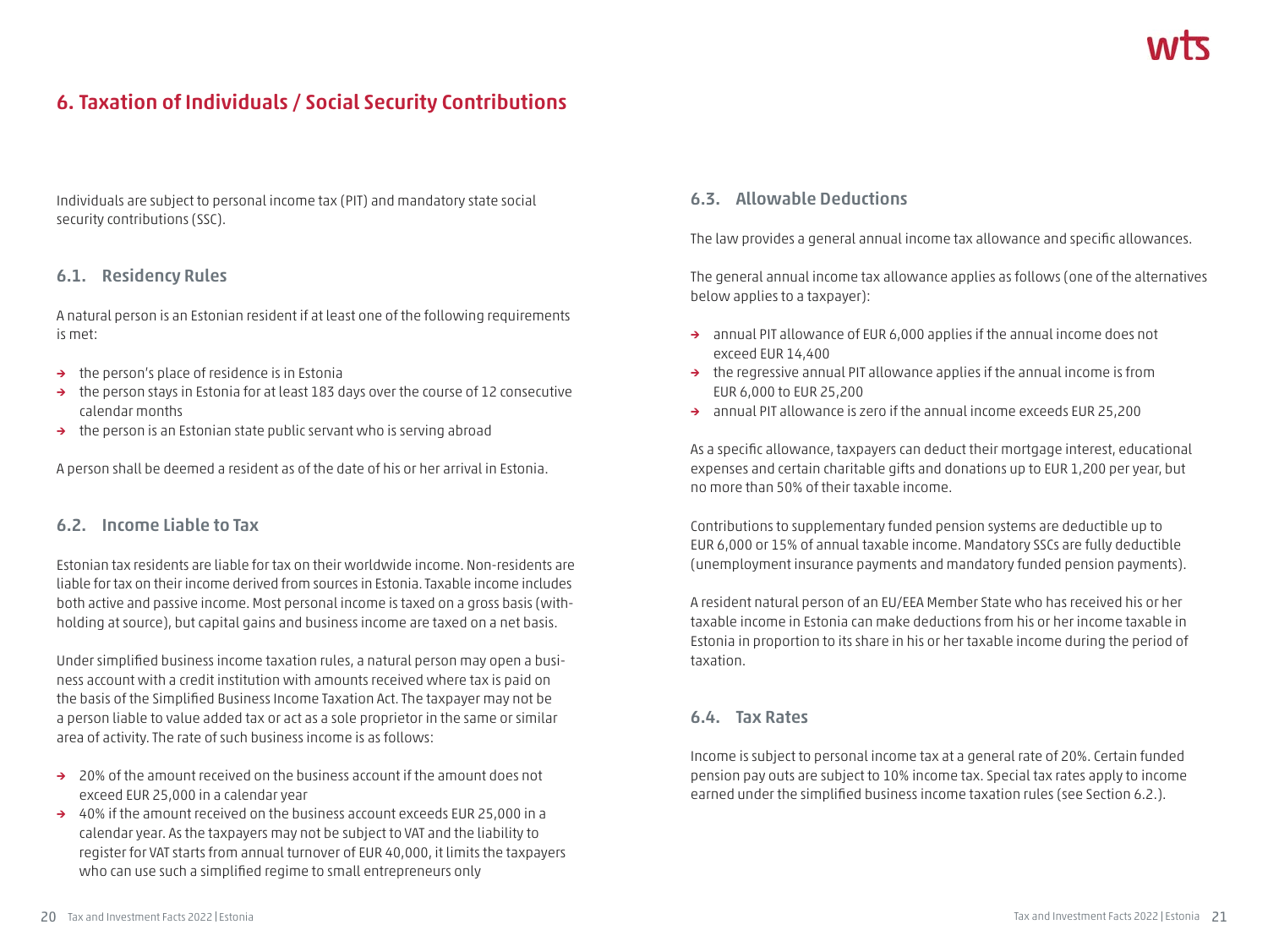#### **6.5. Tax Compliance**

Individuals have to file a personal income tax return by 31 March of the year after the income was received. Resident individuals receive an income tax assessment based on their returns, filed at least 30 days before the tax payment is due. Based on the tax assessment received from the tax authorities, resident individuals must pay the final amount of income tax due by 1 July of the year following the period of taxation. Resident taxpayers reporting business income or capital gains in their tax returns must pay the final amount of income tax due by 1 October of the year following the period of taxation.

Non-residents have to file personal tax returns by 31 March of the year after the income was received. When transferring immovables, the income tax return shall be submitted after receiving the gains. If payments for a transferred immovable are made by instalment, a tax return concerning the agreed transaction price is also submitted within one month of receiving the first instalment.

#### **6.6. Social Security Contributions**

SSC consists of social tax, employer's unemployment insurance premiums, employee's unemployment insurance payments and mandatory funded pension insurance payments

In Estonia, social tax is an employers' obligation only. Employers pay social tax on payments in cash and in kind made to natural persons. Sole proprietors pay tax on their business income. Employers and sole proprietors are both obliged to pay social tax amounting to no less than the sum calculated from the monthly rate (in 2022, the minimum monthly basis for social tax is EUR 584). Sole proprietors also have an upper limit for social tax – calculated from the basis of 15 times the minimum wage.

The social tax rate is 33% (comprising a 20% social security contribution and a 13% health insurance contribution) and is paid by employers on top of gross salaries.

Social security contributions are declared and paid by the 10<sup>th</sup> of the following month together with CIT (in the same return, Form TSD). The taxable period for business income of sole proprietors is a calendar year, whereas quarterly advance payments of tax are due.

#### **6.6.1. Unemployment Insurance**

Estonia also applies an obligatory insurance system for unemployment. The aim of the unemployment insurance premium is to insure employees against unemployment, the collective termination of employment contracts or the insolvency of the employer.

The obligation to pay insurance payments is divided between employees and employers. Pensioners, due to their age, and members of the company's management or supervisory body and sole proprietors are not subject to unemployment insurance premiums.

Employers calculate and pay unemployment insurance premiums at a rate of 0.8% (employer's unemployment insurance premium) of the employee's gross earnings. In addition, employers are required to withhold and pay the employee's unemployment insurance premium at a rate of 1.6% of gross earnings from the employee's salary.

The tax is declared and transferred by the employer to the tax authority by the  $10^{th}$ of the following month (declared in the same return form as CIT and SSC).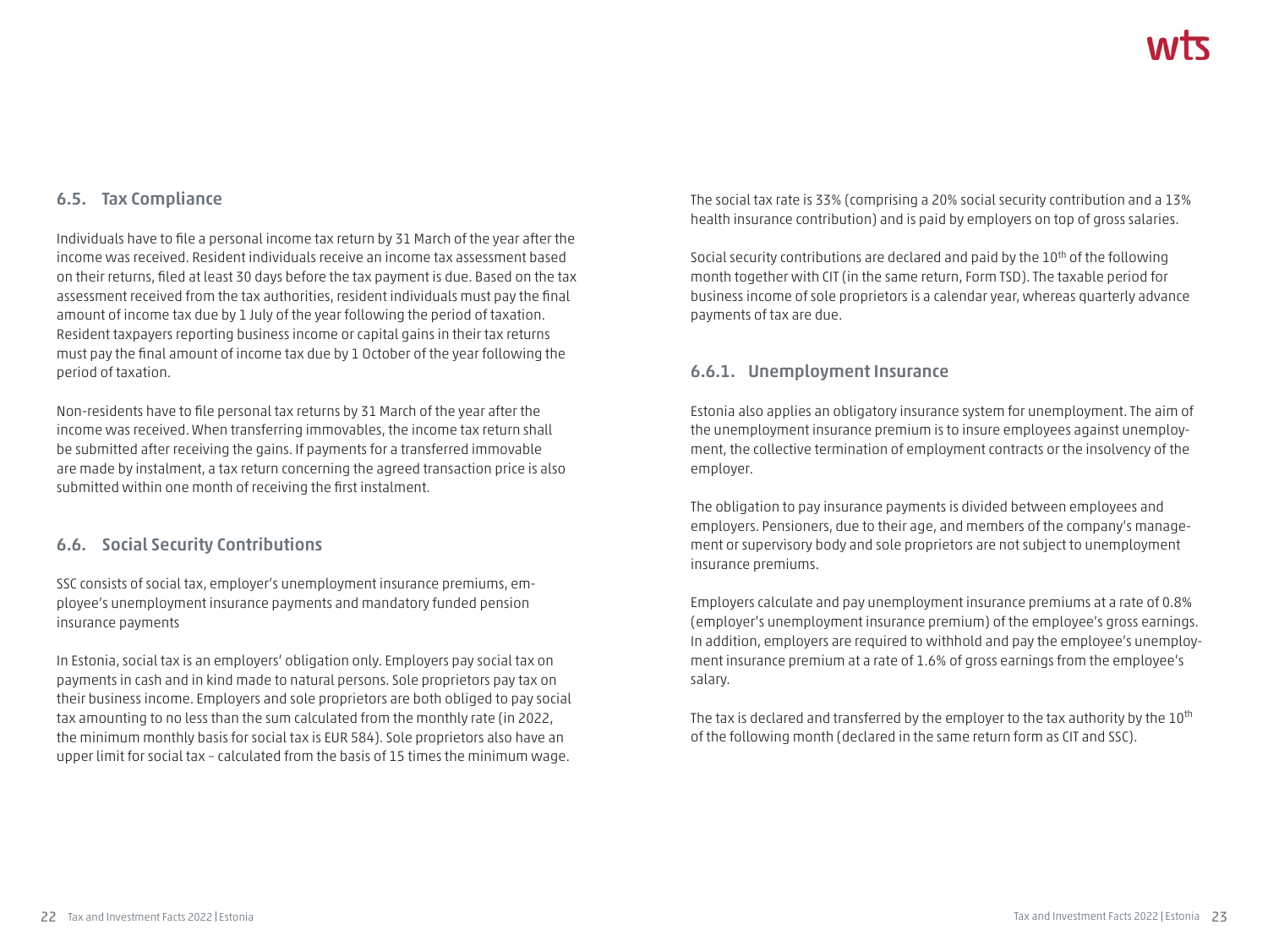# **7. Indirect Taxes**

#### **6.6.2. Mandatory Funded Pension Payments**

The mandatory funded pension payment is a payment calculated from employees' gross income, which is used to fund the second pension pillar. Employers must withhold a funded pension payment from the employee's salary, declare and transfer it to the tax authority. Since not all employees have joined the funded pension scheme, employers need to check with the Pension Centre to be sure that a funded pension agreement exists.

The mandatory funded pension payment rate is 2% of an employee's gross salary. Withheld payments must be paid to an employee by the 10<sup>th</sup> of the following month (declared in the same return form as CIT and SSC).

Estonia levies the following indirect taxes: VAT, excise duties and customs duty.

#### **7.1. Value Added Tax / Goods and Services Tax**

The European Union (EU) VAT Directive is implemented in Estonia through the Value Added Tax Act (VATA, in Estonian: käibemaksuseadus).

Value added tax is charged on all supplies of goods and services in the course of business activities and self-supply of goods and services. Goods are things, livestock, gas, electric power, heat and refrigeration. Services mean the provision, in the course of business activities, of benefits or transfer of rights, including securities, which are not goods. An obligation to refrain from economic activity, to waive the exercise of rights or to tolerate a situation for a charge are also regarded as services.

If the total value of taxable supplies exceeds EUR 40,000 as calculated from the beginning of a calendar year, the person is obliged to register as a taxable person for VAT purposes from the date the supply reaches that amount. The application should be presented to the tax authority within 3 business days.

There is no registration threshold for foreign persons. If a foreign business with no fixed establishment in Estonia makes a taxable supply in Estonia, and such supply VAT is not payable by the customer (by applying the reverse charge mechanism), the foreign person is obliged to register as a taxable person for VAT purposes as of the date the taxable supply was made.

A taxable person of another EU country may appoint a fiscal representative, but this is not obligatory. A taxable person of a non-EU country, which has no fixed establishment in Estonia, must appoint a fiscal representative when registering for VAT.

The standard VAT rate in Estonia is 20%. The reduced rate of 9% is applicable to the supply of books and workbooks used as learning materials, medicinal products, contraceptive preparations, sanitary and toiletry products, and medical equipment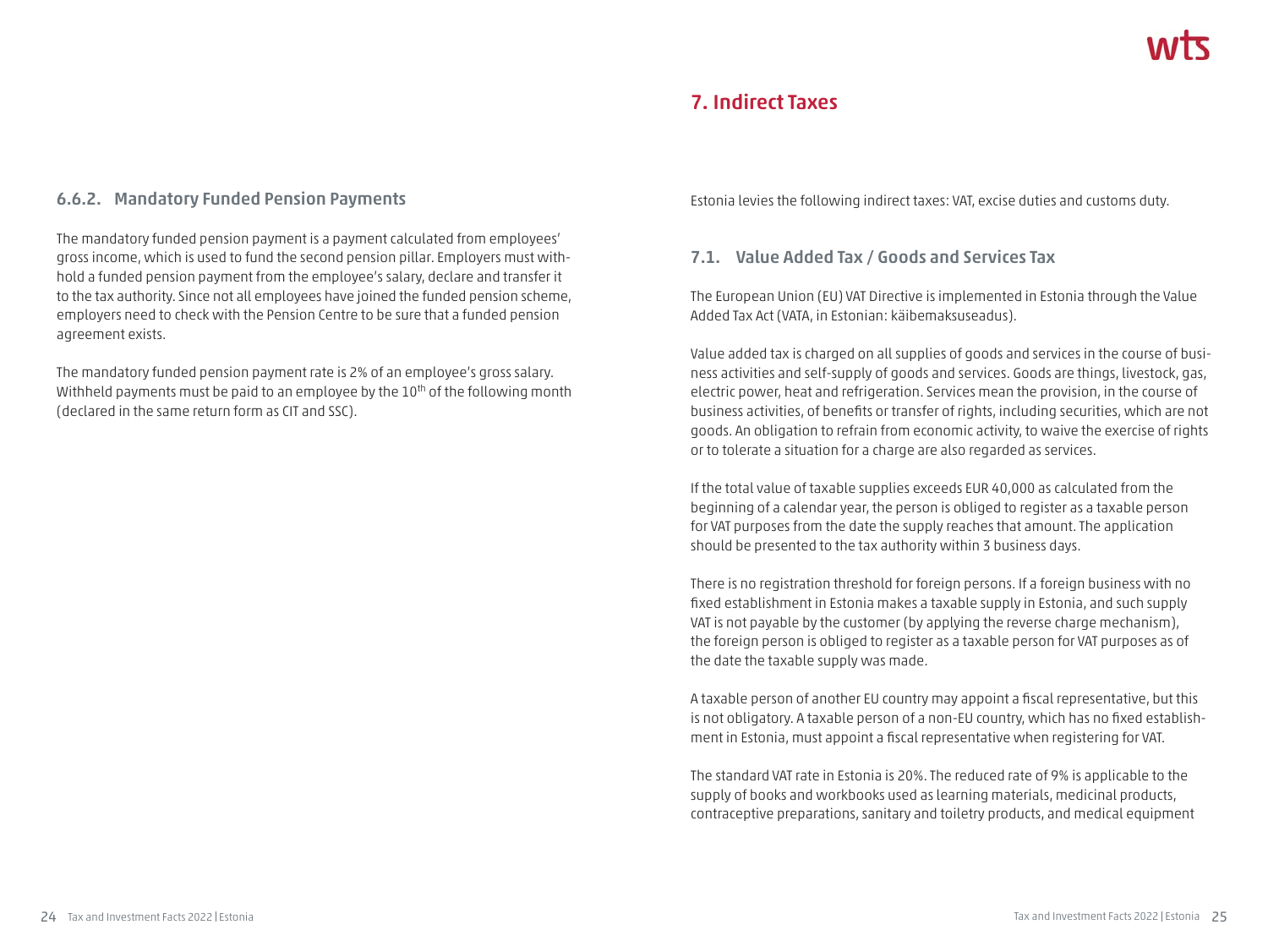or medical devices intended for the personal use of disabled persons, periodic publications, excluding publications mainly containing advertisements or personal announcements, or publications whose content is mainly erotic or pornographic; and accommodation services or accommodation services with breakfast.

VAT returns must be filed monthly. VAT returns should be submitted to the tax authority and VAT must be paid by the 20<sup>th</sup> day of the month following the period of taxation. VAT returns must be submitted electronically, if the person has been a taxable person for at least 12 months.

#### **7.2. Transfer Taxes**

There is no transfer tax in Estonia. State fees and notary fees may apply to certain transactions. Exit tax applies to certain corporate entities when transferring their assets to their permanent establishments located outside of Estonia.

#### **7.3. Others – Excises**

Estonia applies excise duties on alcohol, tobacco, fuel, electricity and packages.

#### **Alcohol**

Excise duty shall be imposed on alcohol produced in Estonia, delivered from other Member States into Estonia or imported for release for free circulation in Estonia.

The excise duty is imposed on wine, beer, fermented beverages, intermediate products and other alcohol produced in Estonia or brought into Estonia. Certain alcoholic beverages with an ethanol content above 22% by volume and which are bottled in packages with a content of 0.05 litres or more must be revenue stamped. Revenue stamping means a special marking which conforms to special security requirements and is attached to excise goods or the sales packaging thereof indicating the payment of excise duty. Revenue stamps can be ordered from the Estonian Tax and Customs Board.

#### **Tobacco**

Excise duty is imposed on tobacco products produced in Estonia, transported to Estonia from another Member State or imported for free circulation.

Excise duty is imposed on smoking tobacco, cigarettes, cigars, cigarillos and chewing tobacco. Tobacco products must be revenue stamped before distributing. Revenue stamps can be ordered and excise duty is collected by the Tax and Customs Board.

#### **Fuel**

Excise is imposed on different kinds of liquid fuel, solid fuel and natural gas. In certain fields it is permitted to use fuel marked with a fiscal marker with a lower excise duty than usual.

Fuel means unleaded petrol, leaded petrol, aviation spirit, kerosene, diesel fuel, diesel fuel for specific purposes, light heating oil, heavy fuel oil, shale-derived fuel oil, motor liquid petroleum gas and motor natural gas, coal, lignite, coke and oil shale, liquid petroleum gas, natural gas as well as specialty and unconventional fuel-like mineral oil.

As a rule, a tax liability arises when importing excise goods outside an excise suspension arrangement, releasing them for consumption from an excise warehouse, and delivering excise goods subject to excise duty in another Member State of the EU to Estonia. Excise duty should be paid and declared generally by the 20<sup>th</sup> day of the month following the month when the tax liability arises.

As a rule, entities must be registered at the Register of Economic Activities for handling the fuel released for consumption, and when selling such fuel, it is also required to provide a security deposit to the tax authority.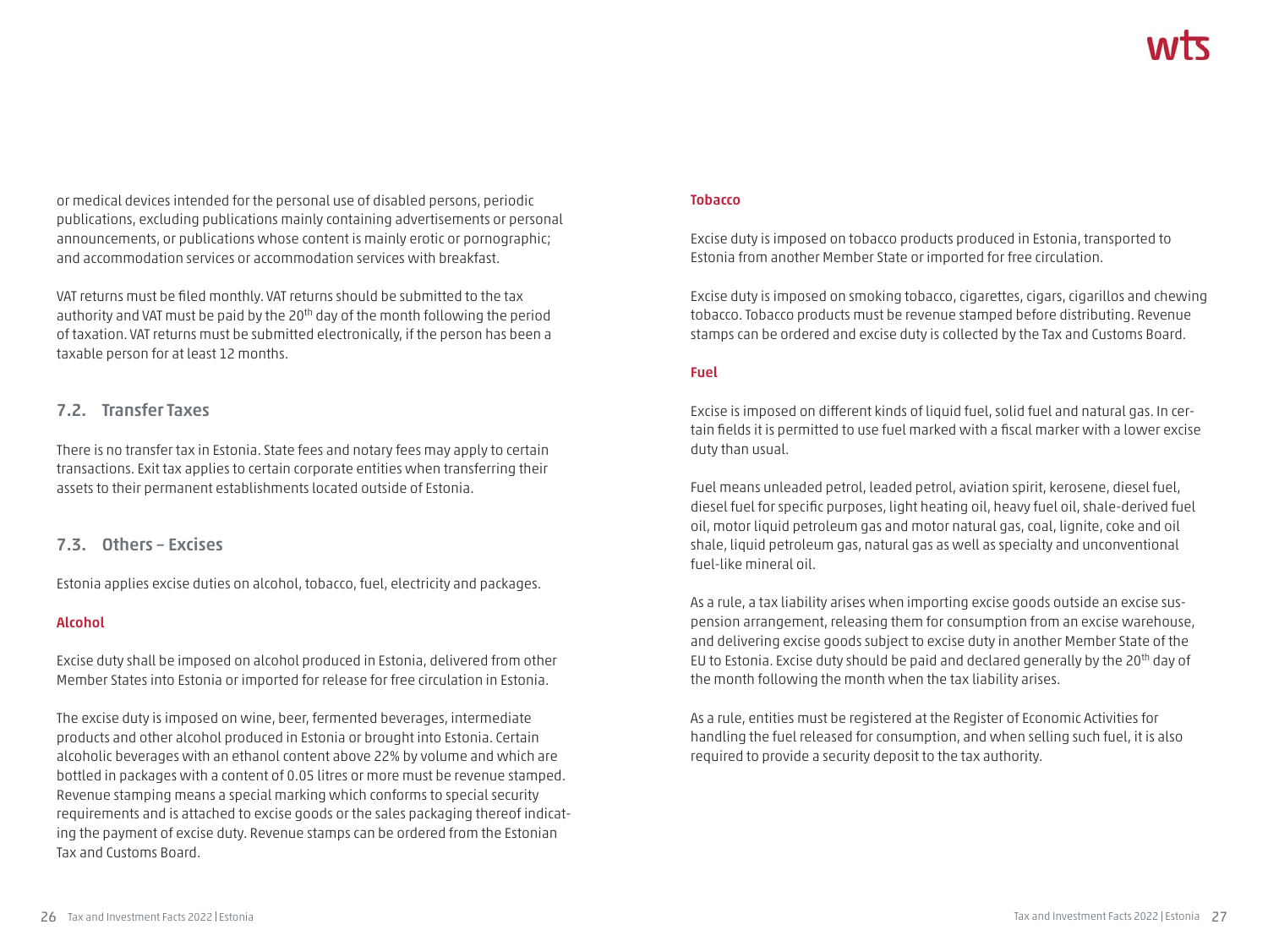# **8. Inheritance and Gift Tax**

#### **Electricity**

Duty on electricity is paid by the companies that control the power networks, make transactions with, or produce the electric energy. Liability to pay excise duty on electricity arises when the electric power trader distributes electricity to the consumer.

#### **Packages**

Sales packaging, grouped packaging and also transport packaging are subject to excise duty. Excise duty shall be imposed on packaging upon the sale, exchange, transfer without charge, or use for self-consumption of packaging in Estonia. Excise duty is not imposed on packaging brought and exported into another Member State from Estonia.

Excise is paid by the importer of packages, by the user of packages, or by the person who acquired packaging from another Member State upon the sale, exchange, free transfer or use for self-consumption of packaging.

There is a possibility for payers of excise duty to transfer their obligations to the recovery organisation established by the packaging undertakers and accredited by the Minister of the Environment.

There is no inheritance or gift tax in Estonia. Transfers of title upon inheritance and donations, however, are subject to state duty and notary fees. The acquisition cost of inherited estate in the context of calculating capital gains tax is zero.

# **9. Wealth Tax**

There is no wealth tax in Estonia.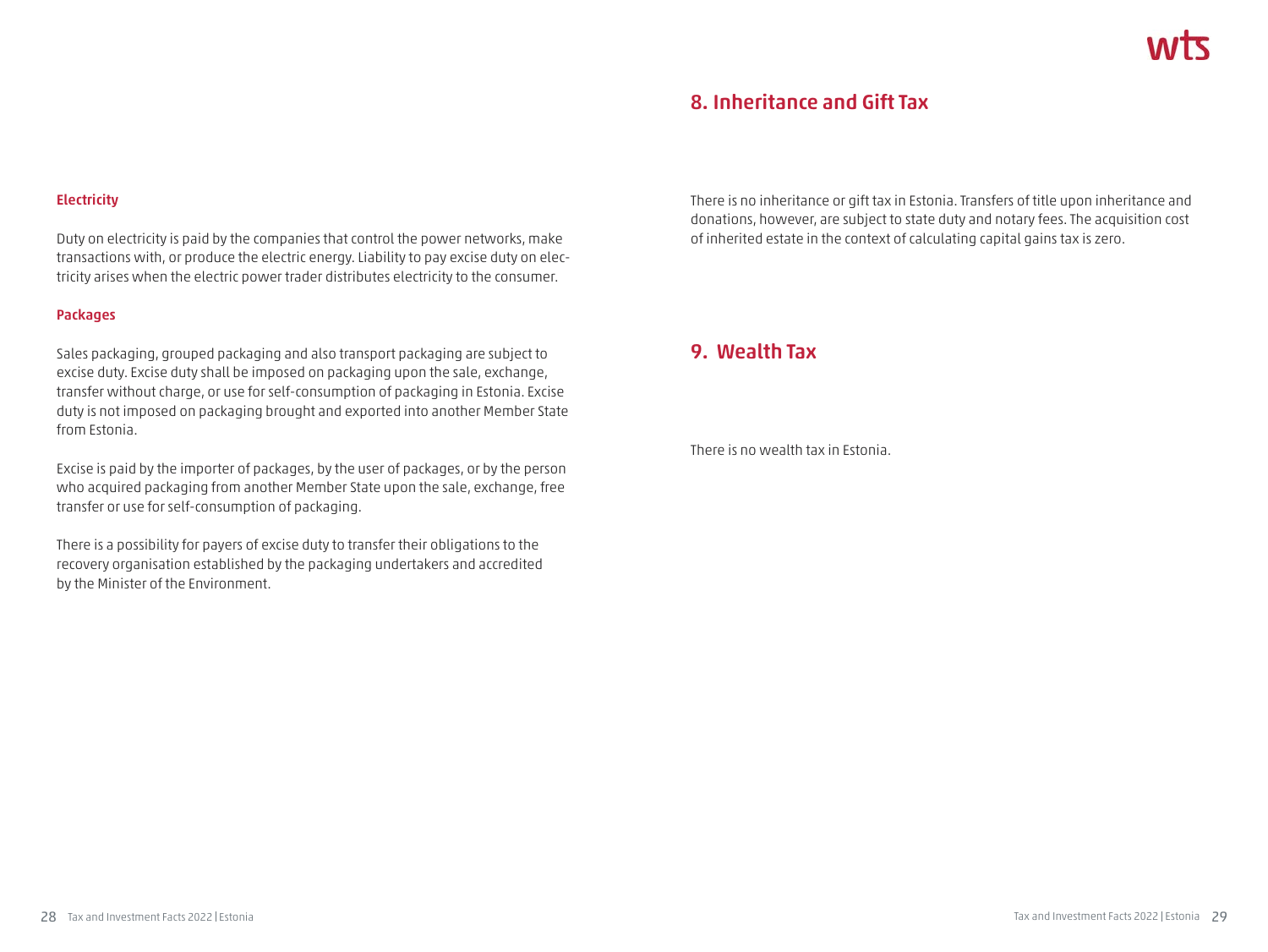# **10. Land Tax**

Estonia applies a land tax. The taxation object is land without any buildings etc. and the taxable value is determined by the potential profitability. Land tax is paid by the owner of the land, in certain cases also by the user of the land.

The land tax rate is 0.1 – 2.5% of the taxable value of the land. The applicable tax rate is set by municipalities by 31 January each year. Land where economic activity is restricted by law is either exempt from tax completely or it is levied at 50% of the standard tax rate, depending on the nature of the restriction. Tax is paid once or twice a year on 31 March and 1 October.

# **11. Other Taxes / Reporting Obligation**

There are no relevant other taxes in Estonia.

| <b>Reporting obligation</b> | <b>Deadline for submission</b>                                                                                                           |
|-----------------------------|------------------------------------------------------------------------------------------------------------------------------------------|
| Income and social tax       | By 10 <sup>th</sup> of following month                                                                                                   |
| declaration and annexes     |                                                                                                                                          |
| Income tax return for       | Resident natural persons submit income tax returns                                                                                       |
| resident natural persons    | on their income received during the previous calendar                                                                                    |
|                             | year. Income tax returns are submitted from the middle                                                                                   |
|                             | of February (usually 15 <sup>th</sup> ) to the beginning of May.                                                                         |
| Income tax return for       | Income tax returns have to be submitted to the Tax                                                                                       |
| non-resident persons        | and Customs Board by 30 April of the year following                                                                                      |
|                             | the year when the income was received, and income                                                                                        |
|                             | tax is paid into the bank account of the Estonian Tax                                                                                    |
|                             | and Customs Board by 1 October of the year the income                                                                                    |
|                             | tax return is submitted.                                                                                                                 |
| VAT declaration and annexes | By 20 <sup>th</sup> of following month                                                                                                   |
| <b>FACTA</b>                | Reporting Estonian financial institutions must submit a                                                                                  |
|                             | declaration to the tax authority electronically with the                                                                                 |
|                             | data collected for the calendar year by 30 June of the                                                                                   |
|                             | following year.                                                                                                                          |
| CbCR                        | Reporting entities that are tax residents of Estonia must                                                                                |
|                             | collect the information necessary for submitting the                                                                                     |
|                             | country-by-country report and submit the country-by-                                                                                     |
|                             | country report to the tax authority by 31 December of                                                                                    |
|                             | the calendar year following the reporting financial year.                                                                                |
|                             | The notification obligation shall be met within 6 months<br>of the end of the financial year that is the reporting year<br>of the group. |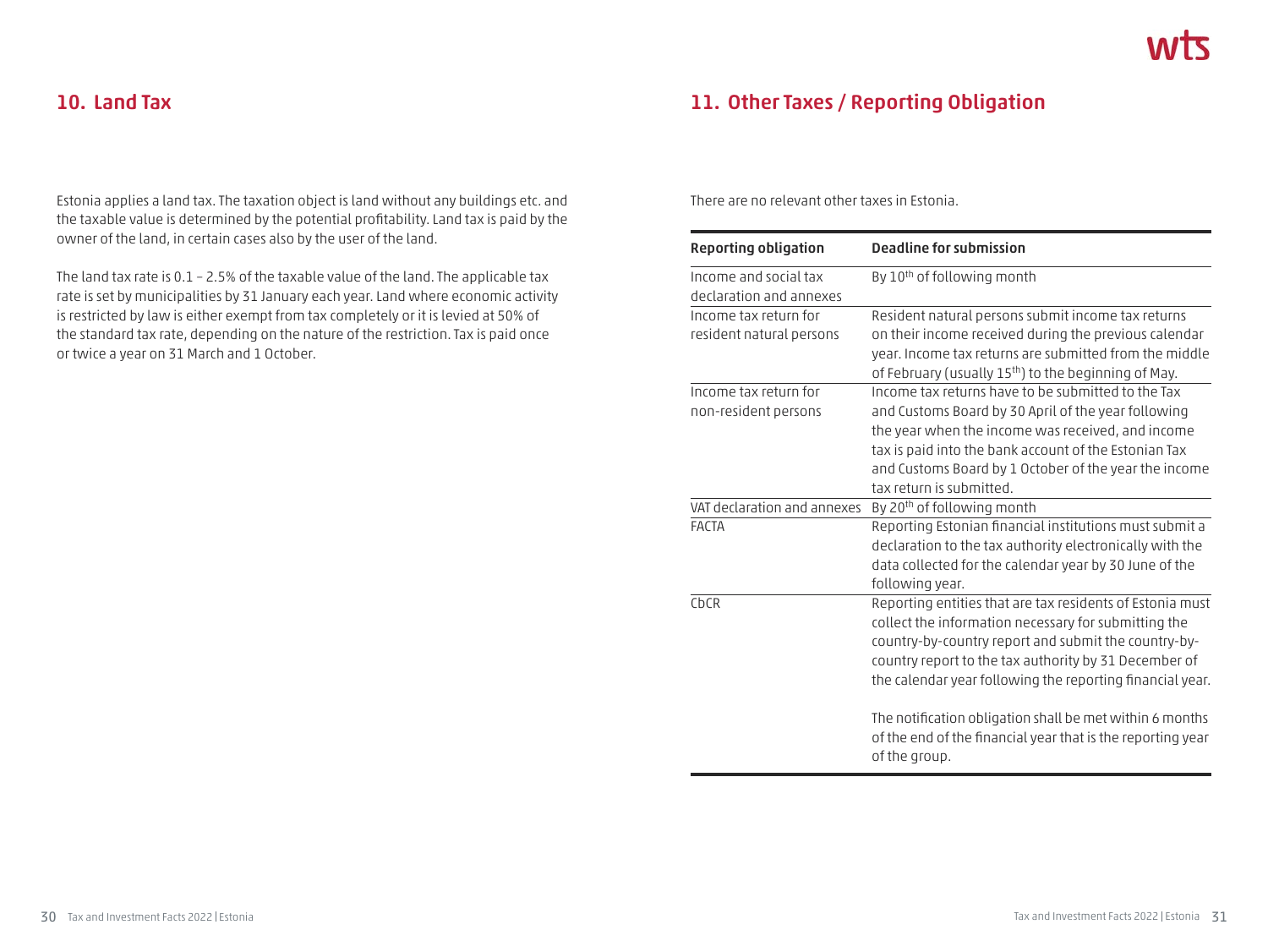#### **Disclaimer**

WTS Global P.O. Box 19201 3001 BE Rotterdam The Netherlands info@wts.de wts.com

Contact Central Eastern Europe Tamás Gyányi tamas.gyanyi@wtsklient.hu +36 1 887 3700

This issue of Tax and Investment Facts is published by WTS Global. The information is intended to provide general guidance with respect to the subject matter. This general guidance should not be relied on as a basis for undertaking any transaction or business decision, but rather the advice of a qualified tax consultant should be obtained based on a taxpayer's individual circumstances. Although our publication is carefully reviewed, we accept no responsibility in the event of any inaccuracy or omission. For further information consult your contact within WTS Global or one of the listed contacts.

# **WTS Global – Locally rooted – Globally connected**

#### **About**

With representation in over 100 countries, WTS Global has already grown to a leadership position as a global tax practice offering the full range of tax services and aspires to become the preeminent non-audit tax practice worldwide. WTS Global deliberately refrains from conducting annual audits in order to avoid any conflicts of interest and to be the long-term trusted adviser for its international clients. Clients of WTS Global include multinational companies, international mid-size companies as well as private clients and family offices.

The member firms of WTS Global are carefully selected through stringent quality reviews. They are strong local players in their home market who are united by the ambition of building a truly global practice that develops the tax leaders of the future and anticipates the new digital tax world.

WTS Global effectively combines senior tax expertise from different cultures and backgrounds and offers world-class skills in advisory, in-house, regulatory and digital, coupled with the ability to think like experienced business people in a constantly changing world.

For more information please see: wts.com